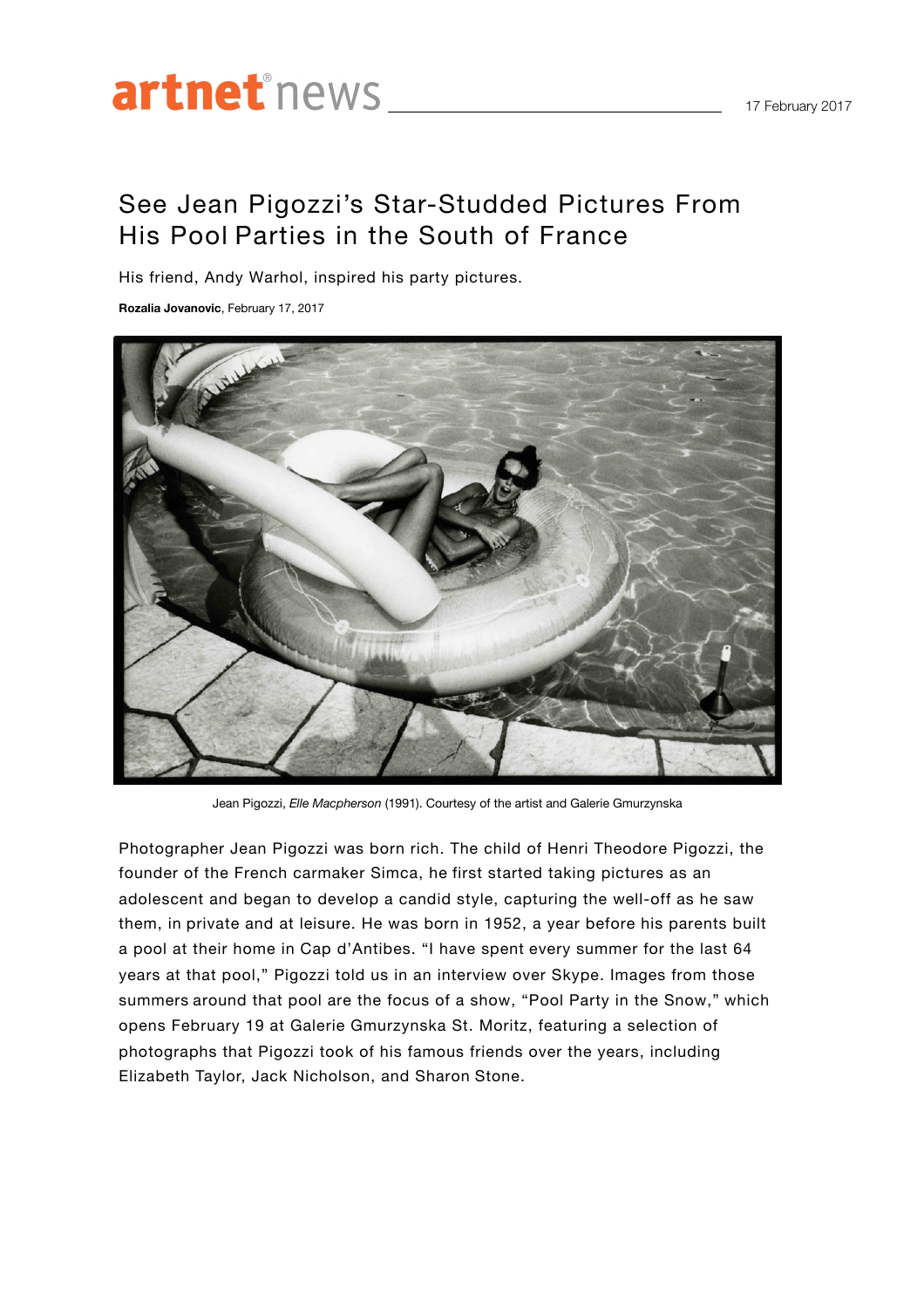While Pigozzi is known for his seemingly off-the-cuff photographs of celebrities, what one forgets, until revisiting them, is that he is in many of the pictures, making them incredibly current and fresh and seemingly Instagram-ready. "I invented the selfie," he told us. While it's a difficult claim to fact-check, whether he did or did not is beside the point. He was clearly ahead of his time.

In the following interview, we spoke to Pigozzi about the origins of this particular series (which first showed at Gagosian Gallery in New York, this past year), the current status of celebrity photography, and what he's working on next.



## **Tell me a little bit about Pool Party, the series featured in this show at Gmurzynska. What does this specific body of work mean to you?**

So, I was born in 1952, and this pool was born in 1953. I have spent every summer for the last 64 years at that pool. So yeah, it was built by my parents, and it's in a house that I now own in the South of France in Cap D'Antibes. So I thought it would be a nice present to give to my pool, a book about my pool. So that was the idea. Over the years, my parents had this pool, and then I inherited this house, and I had the pool. So these are pictures about my friends and all the parties that happened around the pool, only in the summer.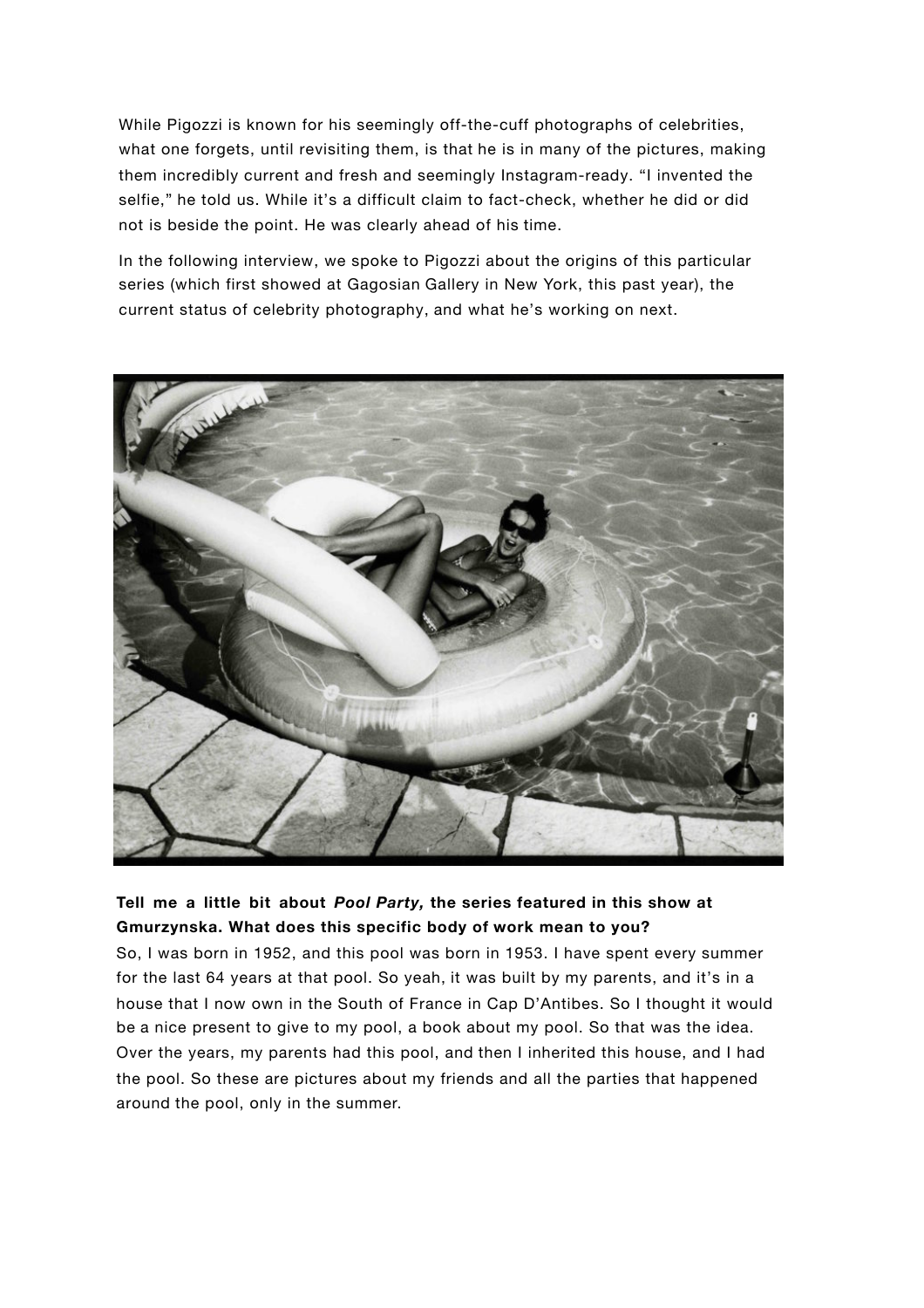#### **How would you define your signature, as far as concerns your photography?**

The pictures are snapshots, but they're taken with usually a good camera, not with an iPhone. So the quality of the pictures is high. Now everybody can take a picture —even your dog can take a picture, with an iPhone. So this is a bit different. They're very relaxed and not posed, and they're mainly of people, to use a modern word, "chilling" around the pool. So it's not a formal event like a wedding or the White House Correspondents' Dinner. These are people partying, and they're on holiday. It's what they're doing around this pool. So it is nothing formal. And the other thing is, people trust me. So they know that I'm not going to send their picture to the *National Enquirer* or to any other kind of magazine. I don't take pictures of people looking bad or doing weird things or embarrassing things. It's a project with me and my photographs.

## **When you were taking the pictures around the pool, did you have a sense that this would ultimately be a collection, or was this conceived later?**

No, I thought about it after. About three years ago, I said, 'You know, I have all these great pictures. Why don't we do a book?' So one morning I woke up and said, 'Okay, let's put this book collection together.' And so we put this book together, we did a mockup with this great design by Yolanda Cuomo.

## **Do you have a particular favorite from the pool series, a memorable shot or a memorable event that you captured that's part of this show?**

Having someone like Liz Taylor come to your pool is kind of fun. And I had a lot of other people there. These are pictures taken over 50 years. So they all remind me of certain girls I was in love with or friends. Many of them have passed away, sadly. So this is really a journal of my summer holidays. And usually my summer holidays are taken around this pool. But it's a very important thing for me. I think the biggest surprise is when Larry Gagosian said to me, "Let's do a show." I was thinking, 'Who on earth is going to buy any photographs?' But we sold more than 50 photographs.

#### **Who collects your photography?**

Anyone from David Geffen to Jemima Goldsmith, and others. Gagosian doesn't tell me who buys them, so I have no idea who they are. But, you know, it's a diverse kind of people.

#### **How did the Gmurzynska show come about?**

The Gmurzynska show came about because Isabelle Bscher saw the show at Gagosian, and she said, "Would you want to do a show in St. Moritz?" And I said, 'Yeah, I'd really like the idea of doing a pool show in the middle of the winter in St. Moritz, I think it's a really fun idea." I think she's smart in doing that because we obviously know who goes to St. Moritz. I loved the idea of doing this accretion of pool shots and when you open the doors to the gallery there'd be snow and people wearing Moon Boots and all that. And the pool has people in bikinis and short shorts. That's why I loved the idea. I also like the gallery because I like Russian Futurists, and she had a fabulous stand at Miami Art Basel. Did you see it?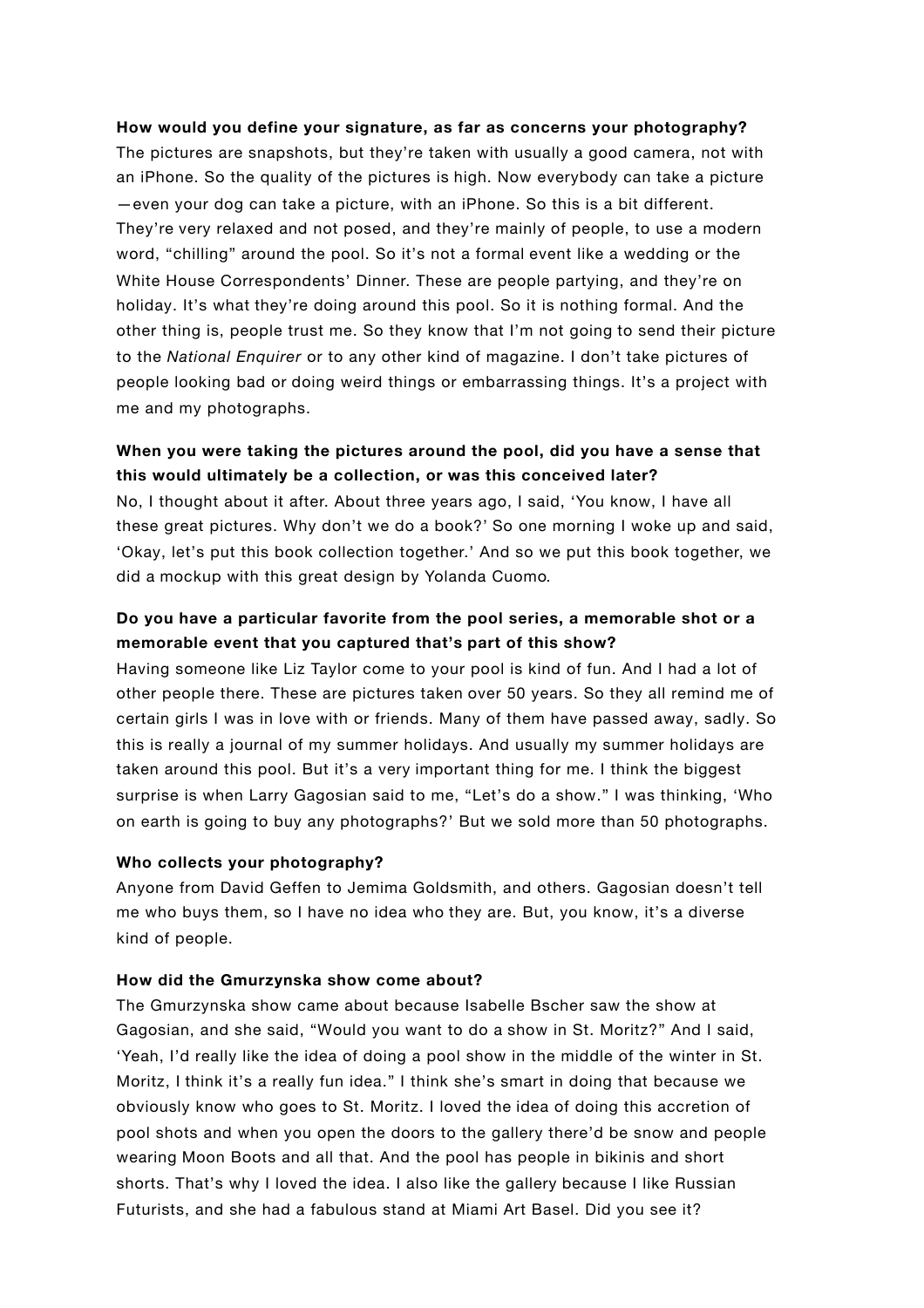#### **Yes. It was a remarkable booth. We wrote a lot about it.**

I like how diverse the program is: it goes from these serious things to these fun pictures around the pool.

#### **How do you print and sell the photographs? Are they editions?**

They're in editions of 15, and two APs, and they're all signed and dated. I think they're very reasonably priced around \$4,000. They're not expensive, but I've been taking pictures for years, and I've had many shows in museums and galleries. So I'm not someone who's just started taking pictures a week ago.

#### **Are you still taking pictures? Or are you done with celebrity photography?**

I take pictures every day. Now I have a house in Panama, and I'm taking pictures every day. And I'm working on two completely different projects. I'm working on a show at Gagosian about my two dogs in the South of France: one is called Charles and the other is called Saatchi. So these are two young dogs, and there's some really strange pictures of them. And then I'm working on another nature program, the subject is completely different. So I'm definitely still taking pictures. I still take pictures of my friends, but in the years to come, I'm gonna show pictures that are very, very different from the pictures that I've been doing over the last 30 years.

## **I was hoping you could say something about celebrity photography. You started taking pictures of celebrities at a time when celebrity culture, the way we know it today, was very fresh. Warhol and his concept of celebrity were kind of new to the public. I was wondering what your thoughts are on how celebrity photography has evolved.**

You know, I invented the selfie. I can prove that. I started doing it in the 1970s. The first celebrity selfie I ever took was with Faye Dunaway when she came over. I think it was in 73 or 74. I've always been taking pictures of celebrities, some of them I know, some of them I don't know. Now, with the selfie stick and with the iPhone, it's a completely different story. But it's interesting; about two years ago, I was in the South of France, and I took Woody Allen to lunch at this place called Club 55, and at least 30 people came up to us, and not one of them wanted an autograph. They all wanted selfies with Woody. So the visual record of when you meet a celebrity has completely changed. You could see how an autograph could be real or fake. But a photograph, a selfie with you next to Mick Jagger—you can actually say, 'I was two inches away from Mick Jagger's face.' Now, as far as photographs that I take, once again, I take pictures of celebrities, but I make no effort. I don't stand outside for five hours in front of Lady Gaga's house freezing in the winter for a picture with her. If she happens to stand next to me at the Oscars, I'll take a picture, and sometimes I'll say, "Can I take a selfie." And they usually say yes. But I'm a lazy photographer. I'm not the paparazzi, hiding in a tree for three days trying to take a picture of Angelina Jolie putting on her new bathing suit. That's not what I do.